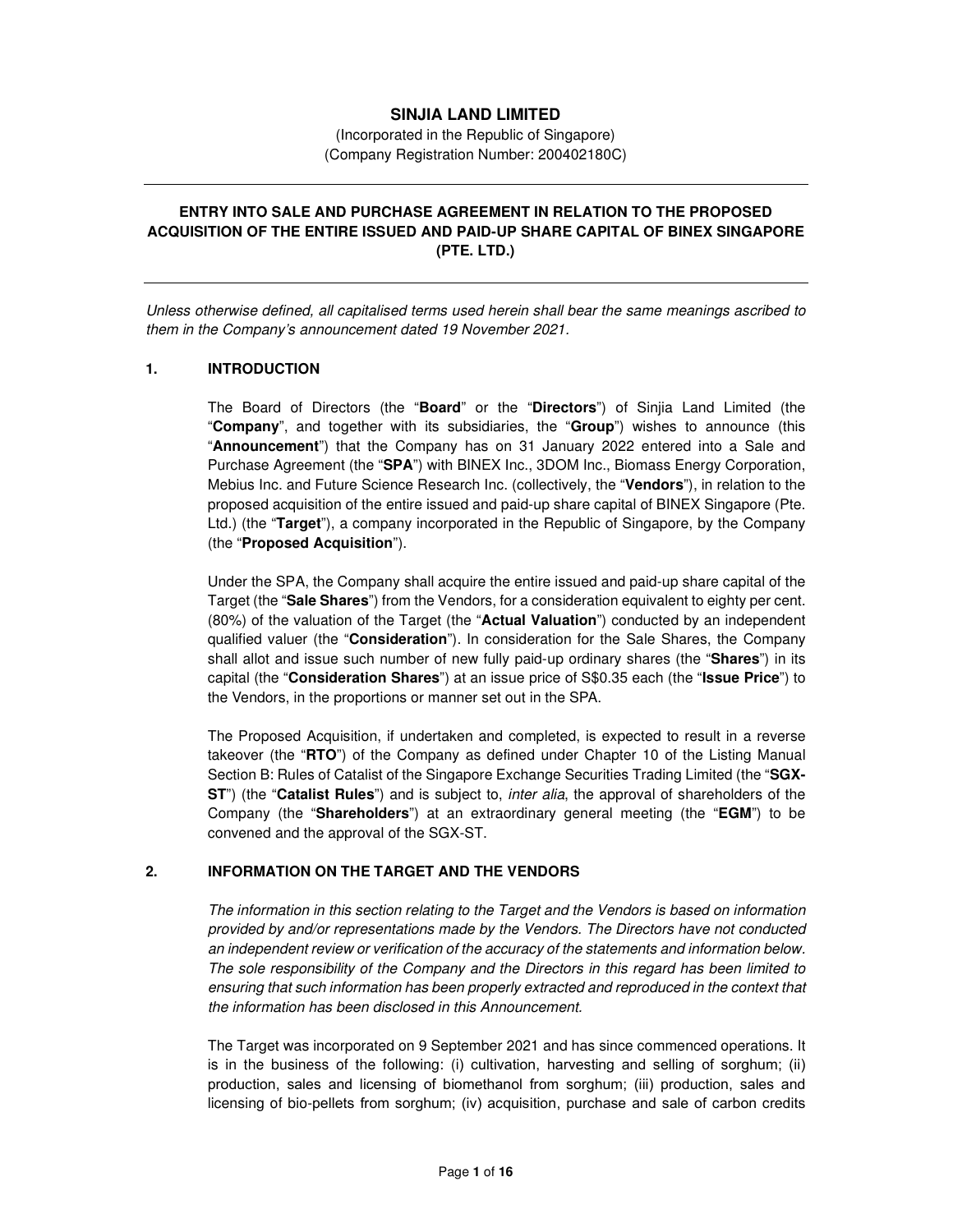derived from the absorption of carbon dioxide by sorghum; and (v) other ancillary businesses related to the aforementioned. As at the date of this Announcement, the Target has an issued and paid-up capital of S\$1,042,009.71, comprising 10,420,547,050 ordinary shares. The majority shareholder of the Target is BINEX Inc. with a shareholding of approximately 73.12%. The other shareholders of the Target are 3DOM Inc. (holding approximately 9.14%), Biomass Energy Corporation (holding approximately 4.57%), Mebius Inc. (holding approximately 4.57%) and Future Science Research Inc. (holding approximately 8.60%). The directors of the Target are Mr. Andrew Au Tsin Heng, Mr. Hiramoto Mitsunori and Mr. Aoki Hiromichi.

BINEX Inc. was established on 31 May 2021 to address food, environmental and energy issues, and to construct a value chain for biomethanol. As at the date of this Announcement, its shareholders are 3DOM Inc. (holding 60%), Biomass Energy Corporation (holding 30%), Mebius Inc. (holding 5%) and Future Science Research Inc. (holding 5%). Its Representative Director is Hiromichi Aoki, who is also the Executive Vice President of 3DOM Inc.

3DOM Inc. was established on 24 February 2014 to deliver a next-generation energy infrastructure through sustainable development and innovative battery technologies, and aims to be at the centre of the technological shift that commercialises battery technology for mass scale usage, powering future applications such as battery energy storage systems. As at the date of this Announcement, Masataka Matsumura is the Representative Director and President of 3DOM Inc., with a direct and indirect shareholding of approximately 63.55% in 3DOM Inc. The remaining directors of 3DOM Inc. are Hikari Imai (Chairman), Kiyoshi Kanamura, Shusuke Oguro and Noriyoshi Suzuki. The other shareholders of 3DOM Inc. holding more than 5% are Future Science Research Inc. (an entity ultimately beneficially owned by Masataka Matsumura, which is holding approximately 10.82%) and Yukizo Kuroda (holding approximately 6.18%).

Biomass Energy Corporation ("**BME**") was established on 4 December 2006 with the purpose of contributing to the prevention of global warming and the building of a sustainable society through the development and commercialization of technologies intended to utilizing a wide variety of biomass resources as alternatives to fossil fuels. BME has the technology to generate gas from biomass obtained in a sustainable cycle, and to provide liquid fuel, electricity, heat, and other outputs to meet various needs. As of the date of this Announcement, Mitsunori Hiramoto is the Representative Director and President of BME and holds 29.0% of the shares of BME, directly and indirectly. The other directors of BME are Masayasu Sakai (Chairman), Sunao Watanabe, Seizou Uenou, Andrew Au and Takashi Yoneda. The other shareholders holding more than 5.0% of BME are Atsuhisa Uenou (holding 24.5%, the son of a BME director), Seizou Uenou (holding 12.2%), Andrew Au (holding 5.5%), and SINTOKOGIO, LTD. (listed with the first section of Tokyo Stock Exchange, holding 5.1%).

Mebius Inc. was established on 7 July 2006 to develop and commercialize green energy sources using high biomass sorghum varieties to replace fossil fuels in order to solve the causes of global warming. Its Representative Director and President is Yasunari Hidaka. The shareholders of Mebius Inc. are Yasunari Hidaka (holding 67%), Kayoko Hidaka (holding 11%), Reona Hidaka (holding 11%) and Yuna Hidaka (holding 11%).

Future Science Research Inc. was established on 25 December 2013. It is engaged in the business relating to environmental energy technology and provides the following services: (i) general management consulting and management service; (ii) market analysis and information of start-up or new business; (iii) investment and finance services to companies; (iv) research and coordination of technology; (v) initial public offering services; and (vi) corporate training services. Its Representative Director and President is Masato Tomitaku.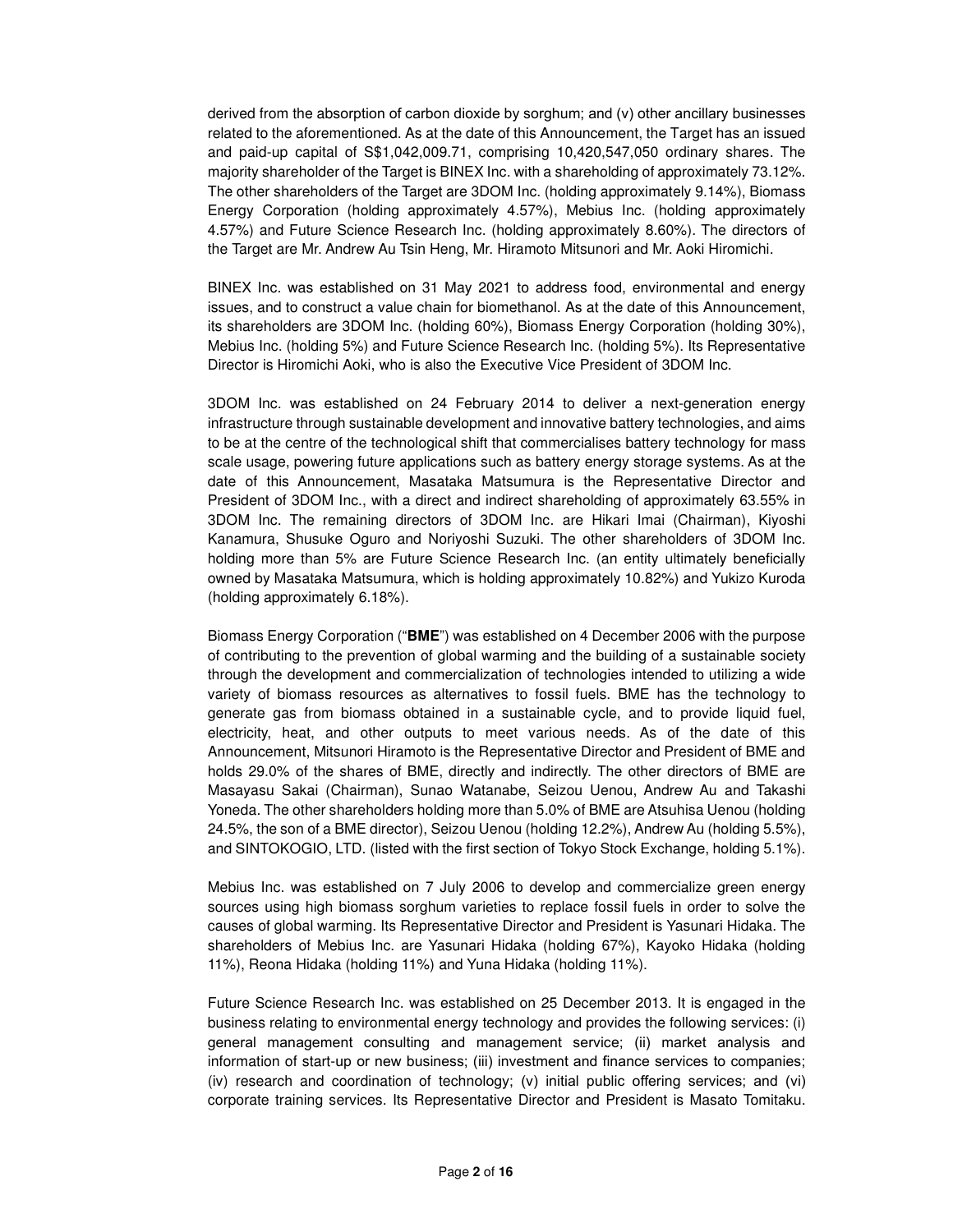Masataka Matsumura is the ultimate beneficial owner of Future Science Research Inc.

None of the Vendors are related to the Company, its Directors or substantial Shareholders, and their respective associates. Prior to the SPA, the Vendors have no previous business, commercial, trade dealings or other connection with the Company, its Directors or substantial Shareholders.

As at the date hereof, the Vendors do not hold any shares in the Purchaser, whether directly or indirectly.

The Company will conduct due diligence on the Target and, if any, its subsidiaries (collectively, the "**Target Group**" and each a "**Target Group Company**") and will update Shareholders as and when there are material developments. For further details on the due diligence to be conducted, please refer to paragraph 3.6(b) of this Announcement.

#### **3. SALIENT TERMS OF THE SPA**

#### 3.1 **The Proposed Acquisition**

Pursuant to the SPA, the Company shall acquire the Sale Shares from the Vendors, representing the entire issued and paid-up ordinary share capital of the Target, for the Consideration. Upon Completion, the Target will become a subsidiary of the Company.

The Consideration was agreed on a willing-buyer and willing-seller basis, after substantive negotiations with the Vendors, and is equivalent to eighty per cent. (80%) of the Actual Valuation. The Company will be appointing an independent qualified valuer to prepare a valuation report in respect of the Target. Further information in relation to the valuer and the valuation report will be disclosed in the Company's subsequent announcement(s) upon such appointment. Where the valuation report states a valuation range, the Actual Valuation shall be deemed to be the mean between the highest and lowest values.

Based on the unaudited financial statements of the Target for its financial period from its date of incorporation on 9 September 2021 to 31 December 2021 ("**FP2021**"), the book value and net tangible asset value of the Sale Shares are both approximately S\$900,007.50. There is no open market for the Sale Shares.

The Sale Shares shall be acquired from the Vendors free from encumbrances and ranking *pari passu* with all other outstanding issued ordinary shares of the Target in respect of all rights, dividends, entitlements and advantages as of and including the date of completion of the Proposed Acquisition (the "**Completion**") (the "**Completion Date**").

#### 3.2 **The Issuance of the Consideration Shares**

In consideration for the Sale Shares, the Company shall allot and issue such number of new fully paid-up Consideration Shares at the Issue Price to the Vendors, fractional entitlements to be disregarded, in the proportions or manner set out in the SPA (which are determined pursuant to their respective shareholding proportions of Sale Shares). The Consideration Shares will be allotted free from encumbrances and shall rank *pari passu* in all respects with the then-issued Shares save for any dividends, rights, allotments or other distributions, the record date for which falls before the date of issue of the Consideration Shares.

In addition under the SPA, the Vendors are entitled to direct the Consideration Shares to be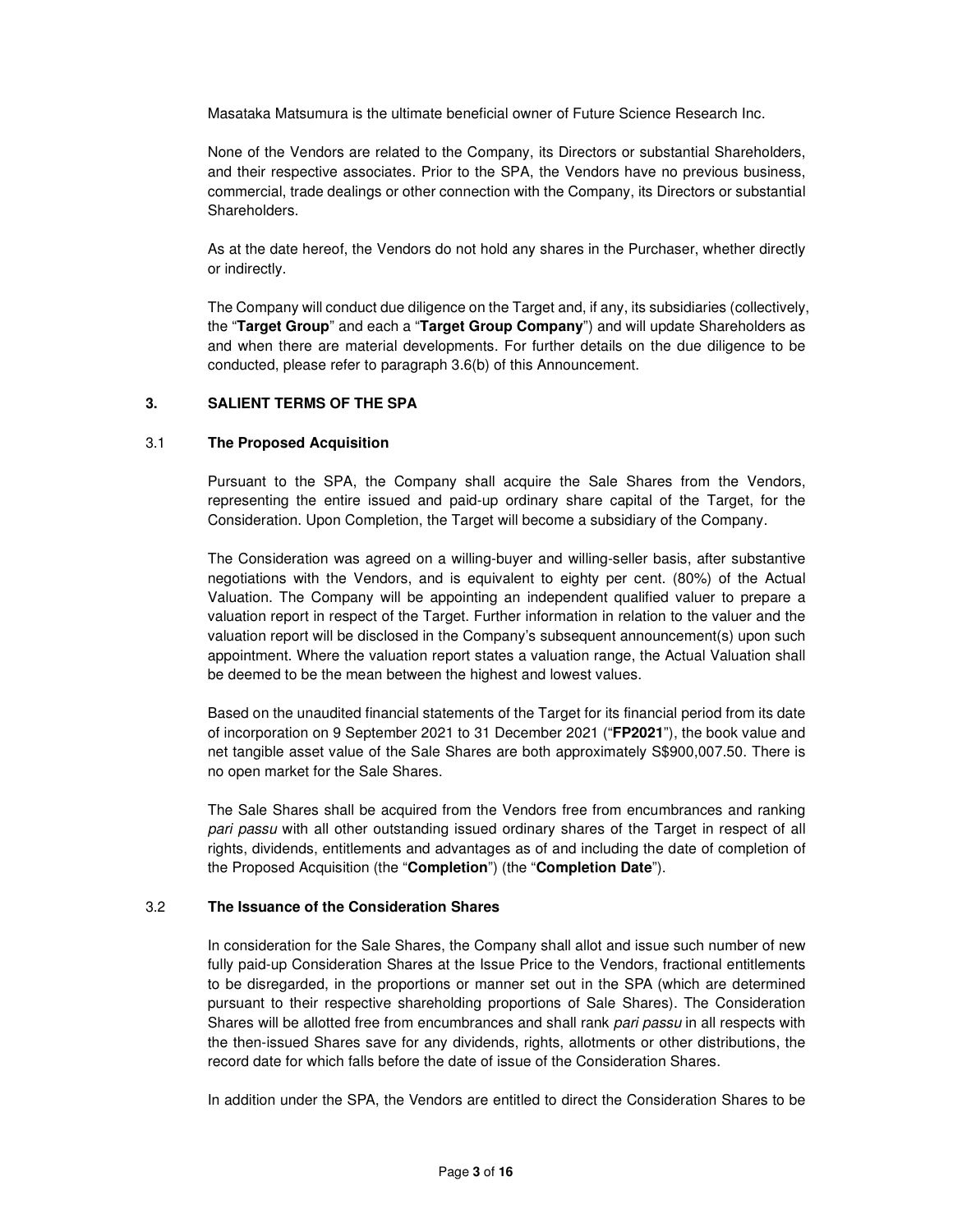allotted and issued to third parties (the "**Recipients**"), in such proportion and quantum as the Vendors may decide. The allotment and issuance of the Consideration Shares to the relevant Recipients shall constitute a good and valid discharge of the Company's obligation to issue the Consideration Shares under the SPA. The identity of the Recipients and their respective connections with the Vendors will be announced to Shareholders if and after the Vendors decide to direct such Consideration Shares to the said Recipients.

For the avoidance of doubt, all Consideration Shares shall be subject to the moratorium requirements under Rule 422 of the Catalist Rules, or as otherwise required by the SGX-ST or the full sponsor to be appointed in respect of the Proposed Acquisition (the "**Sponsor**").

The Issue Price of S\$0.35 for each Consideration Share represents a premium of approximately 247% over the volume weighted average price of S\$0.101 per Share as at 28 January 2022, which is the last full market day prior to the execution of the SPA on 31 January 2022.

By way of illustration, assuming the following:

- (a) the Consideration derived from the Actual Valuation is S\$2,000,000,000;
- (b) no compliance placement is undertaken;
- (c) save as set out above, there is no further share issuance prior to Completion,

the number of Consideration Shares to be issued is 5,714,285,714 Shares (rounded down to the nearest whole number). The Company will have an enlarged issued share capital of 5,891,358,399 ordinary shares after the issuance of the Consideration Shares (the "**Proposed Share Issuance**"). The number of Consideration Shares to be issued in this illustration represent approximately 96.99% of the Company's enlarged share capital after Completion.

For the avoidance of doubt, Shareholders are to note that the above computation is for illustrative purposes only and, amongst others, the actual amounts of Shares to be issued are subject to change.

## 3.3 **Adjustments to the Consideration**

The Consideration payable may also be subject to further adjustments, by mutual agreement between the parties in consultation with the Sponsor, so as to allow a compliance placement to take place concurrently with or shortly after Completion at the same Issue Price per Consideration Share.

### 3.4 **The Exchangeable Loans**

In connection with the Proposed Acquisition, the Target shall be entitled to issue to third party investor(s), at its discretion at any time prior to the submission of the circular to the SGX-ST, exchangeable loans (each, an "**Exchangeable Loan**") which shall be granted with the option to exchange said loan (the "**Exchange Option**") for Shares in the Company (the "**Exchange Shares**"). The Exchangeable Loans shall be subject to the definitive terms and conditions set out in agreement(s) to be executed between the Target, the Purchaser and the lender(s) from time to time.

The maximum aggregate number of Exchange Shares that shall be exercisable under all of the Exchange Options granted by the Company in respect of all Exchangeable Loans shall be less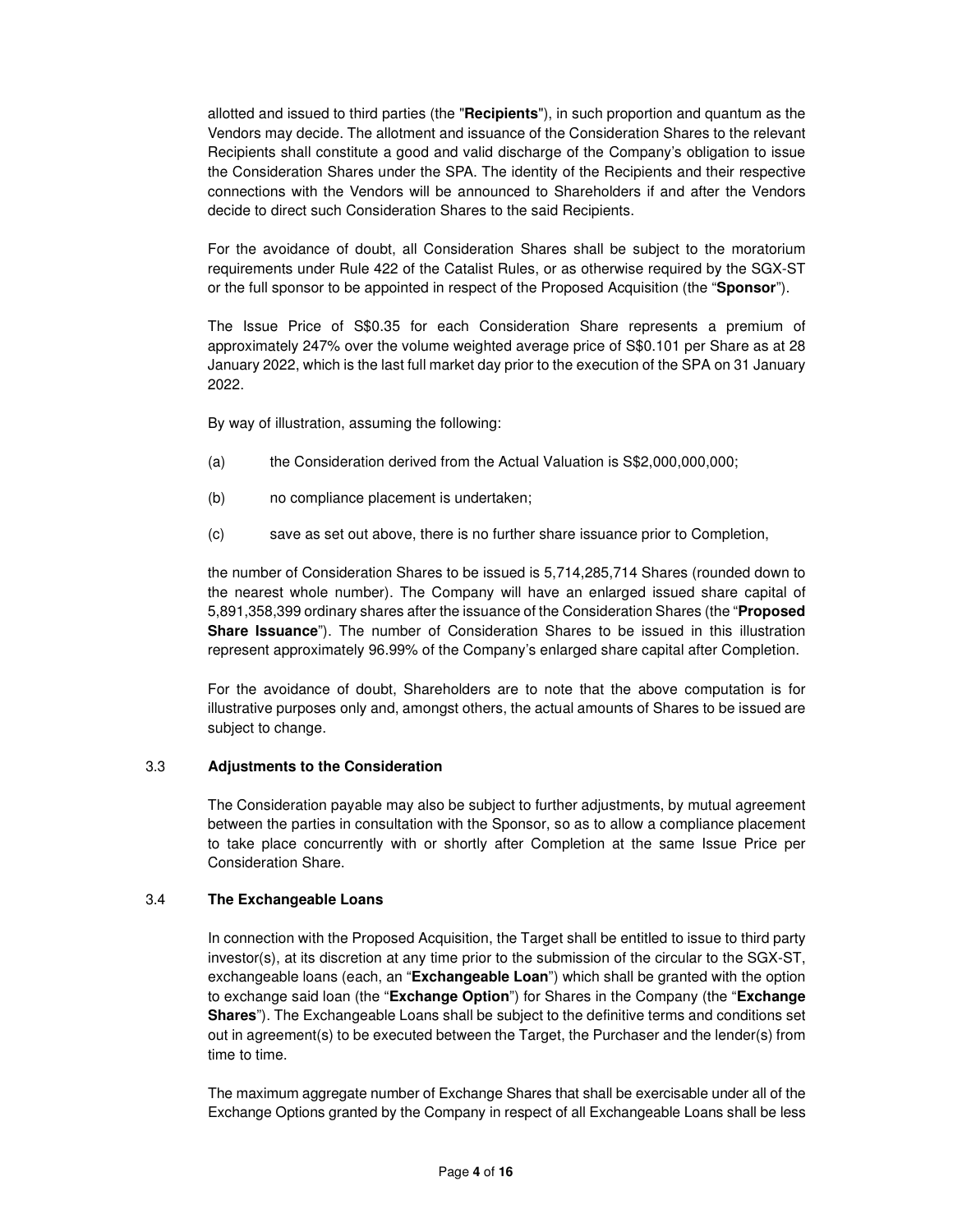than five per cent. (5%) of the enlarged share capital of the Company.

The Company will make the relevant announcements of the Exchange Loans as and when they are entered into, in compliance with its disclosure obligations under the Catalist Rules.

### 3.5 **Funding of Costs and Expenses**

The parties agree that all fees, costs and expenses incurred in connection with the RTO (the "**RTO Costs**") will be paid by the Company. If the Company is unable to satisfy its payment obligations by reason of insufficient funds, BINEX Inc. may extend to the Company a convertible loan on such terms to be agreed between the said parties (the "**Convertible**  Loan"), with the rights to capitalize and convert such loan into new Shares. The definitive terms of the Convertible Loan shall be set out in a subsequent agreement to be entered into between the said parties.

The Company will make the relevant announcements of the Convertible Loan as and when it is entered into, in compliance with its disclosure obligations under the Catalist Rules.

### 3.6 **Conditions Precedent**

The Proposed Acquisition is conditional upon the fulfilment or waiver of customary conditions precedent for a transaction of this nature, including but not limited to the following:

- (a) the Consideration derived from the Actual Valuation being not less than S\$2.0 billion. Where the said Consideration is less than S\$2.0 billion, the parties agree to renegotiate the Consideration in good faith;
- (b) the completion of financial, legal, operational and any other due diligence exercise on the Target Group by the Company, and the results of such due diligence exercise being reasonably satisfactory to the Company;
- (c) the appointment of the independent qualified valuer being satisfactory to the SGX-ST and the Sponsor;
- (d) the findings and methodology presented in the valuation report to be issued by the appointed independent qualified valuer being satisfactory to the Company, the Vendors, the Sponsor and the SGX-ST;
- (e) the entry into service agreements by the key management of the Target Group, on terms mutually agreeable to the parties;
- (f) the Vendors procuring each of the Target Group Companies obtain such approval(s) required from the respective Target Group Company's directors and its shareholder(s) (if applicable) in connection with the SPA and the transactions contemplated herein;
- (g) the Vendors procuring or obtaining all necessary consents or approvals required or necessary, if any, for the transactions contemplated in the SPA on terms reasonably satisfactory to the Company by governmental or regulatory bodies or competent authorities or stock exchanges having jurisdiction over such transactions contemplated, and such consent or approvals not being revoked or repealed on or before Completion. All such consents or approvals obtained shall be delivered to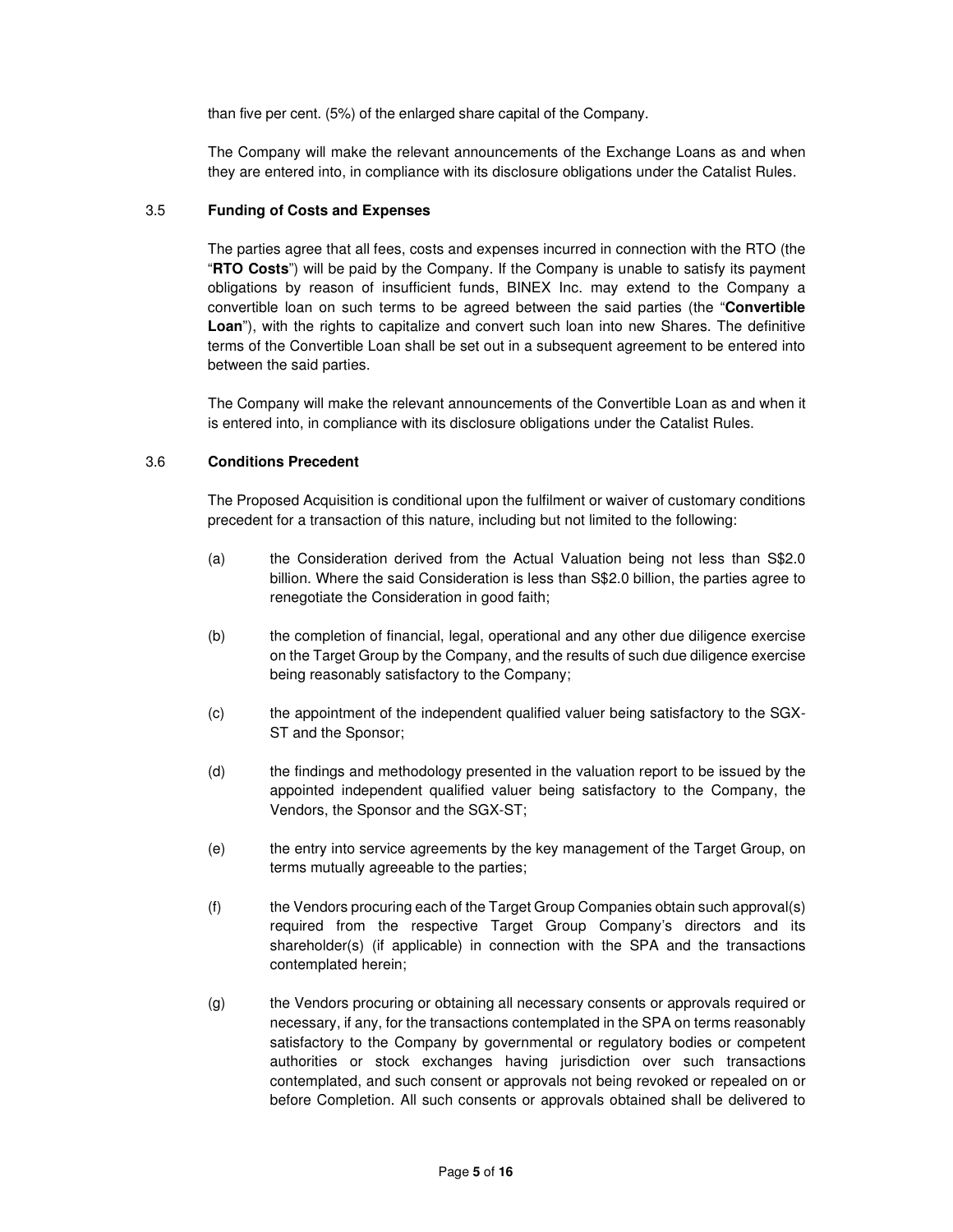the Company;

- (h) the Company obtaining such approval(s) as may be required from its directors, shareholders and the SGX-ST in respect of, among others;
	- (i) the Proposed Acquisition;
	- (ii) the Proposed Share Issuance;
	- (iii) the ordinary resolution to be passed by the shareholders of the Company who are independent to vote in a general meeting to waive the requirement of the Company and its concert parties to make a mandatory general offer under Rule 14 of the Singapore Code on Take-Overs and Mergers (the "**Code**") arising from the allotment and issuance of the Consideration Shares at Completion (the "**Proposed Whitewash Resolution**");
	- (iv) if the Exchangeable Loan is issued, the proposed grant of the Exchange Option to the option holders under the Exchangeable Loan, and the allotment and issuance of the Exchange Shares;
	- (v) the appointment of individuals nominated by the Vendors to serve as directors of the Company post-Completion;
	- (vi) the adoption of employee share option schemes and/or plans by the Company, on terms to be agreed between the Target and the Company; and
	- (vii) the compliance placement of the Company's Shares, if required to be undertaken after Completion to fulfil all requirements under the Catalist Rules,

(collectively, the "**Proposed Transactions**");

- (i) in respect of the Company, all consents and approvals required under any and all applicable laws, regulations or the Catalist Rules for the Proposed Transactions and the other transactions contemplated herein being obtained from all governmental bodies, and, if applicable, the Sponsor, and where any consent or approval is subject to conditions, such conditions being reasonably satisfactory to the Vendors and the Company;
- (j) the approval for the Proposed Acquisition and the receipt and non-withdrawal of the listing and quotation notice from the SGX-ST for, among other things, the listing of and quotation for the Consideration Shares, the Exchange Shares (if applicable), and shares to be issued pursuant to the employee share option schemes and/or plans as referred to in paragraph  $3.6(h)(vi)$  above, on terms reasonably acceptable to the Company and the Vendors, and to the extent that any conditions are required to be fulfilled on or before Completion, they are so fulfilled (or otherwise waived by the SGX-ST);
- (k) the fulfilment of any such condition that the Securities Industry Council of Singapore may impose which are reasonably acceptable to the Vendors and the Company, the waiver by the Securities Industry Council of Singapore of the obligation imposed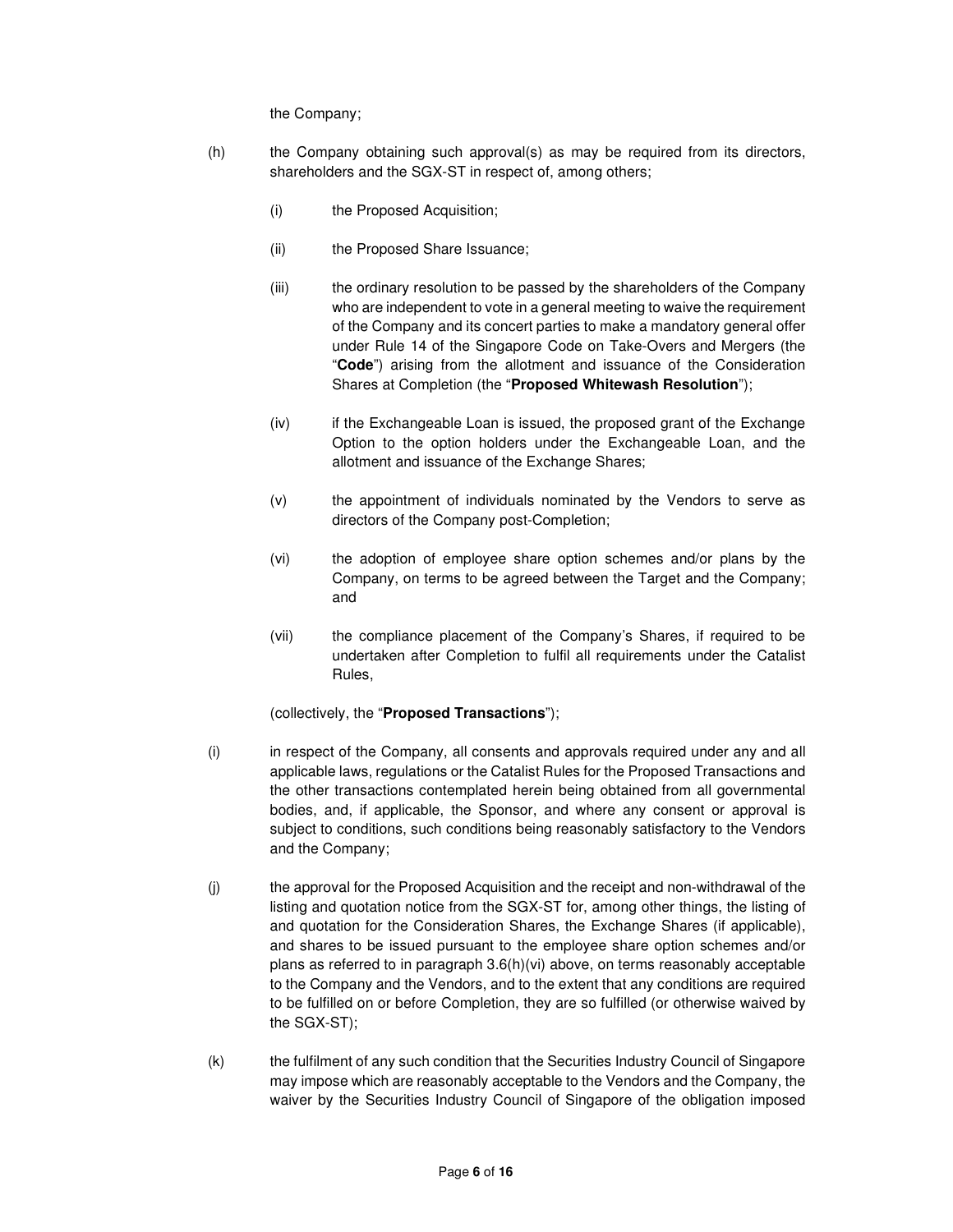upon the Vendors and their concert parties to make a general offer of all the shares of the Company under Rule 14 of the Code, and from having to comply with the requirements of Rule 14 of the Code (the "**Proposed Whitewash Waiver**"), and the grant of the Proposed Whitewash Waiver remaining in full force and effect on and before Completion. For the avoidance of doubt, the Vendors shall apply to the Securities Industry Council of Singapore for the Proposed Whitewash Waiver;

- (l) in the reasonable opinion of the Company, there being no change, event, circumstance or effect which is or is reasonably likely to be materially adverse to the value of the business or assets of the Target Group a a whole, or the operations, financial position or profitability of the business or assets of the Target Group as a whole, on or before Completion; and
- (m) all of the Vendors' warranties in the SPA materially being complied with, and being true and correct in all material respects and the Vendors having materially complied with and materially performed all of the terms, conditions, agreements and covenants of the SPA to be complied with by them prior to Completion.

Unless specifically waived by the Company, if any of the conditions precedent are not fulfilled on or before the long-stop date, being 31 March 2023 or such other date as mutually agreed in wriing between the parties to the SPA or such date falling three (3) months from the date on which the Proposed Whitewash resolution is approved, whichever is earlier (the "**Long-Stop Date**"), the SPA (save for certain surviving clauses) shall *ipso facto* cease and determine and neither of the parties thereto shall have any claim against the other party for costs, damages, compensation or otherwise, save for any claim arising from any antecedent breach of the terms of the SPA.

## 3.7 **Completion Date**

The Completion Date shall be the date falling five (5) business days after the date on which the last of the conditions precedent in the SPA have been fulfilled (or waived in accordance with its terms) or such other date as the parties thereto may mutually agree in writing.

## 3.8 **Other Salient Terms**

Either party to the SPA may by written notice terminate the SPA (save for certain surviving clauses) upon the occurrence of certain customary events, including without limitation, a material breach of warranties or of any covenants and agreements required to be performed or cause to be performed by the other party on or before Completion.

The Company may by written notice to the Vendors, *vice versa*, at any time prior to Completion terminate the SPA (save for certain surviving clauses) upon the occurrence of certain customary events, including without limitation, the failure to fulfill the conditions precedent, material breaches of the Vendors' warranties, and if the Proposed Transactions contemplated in the SPA cannot be proceeded with for any reason.

The Vendors have jointly, severally and irrevocably undertaken to keep the Company fully and effectively indemnified against any and all losses, costs, damages, claims, demands, actions, proceedings, liabilities and expenses whatsoever (including but not limited to all legal costs or attorney's fees on a full indemnity basis) that the Purchaser may incur or suffer in connection with or arising from any gross, wilful and negligent misstatement or material breach of any of the Vendors' Warranties and/or any failure by the Vendors to fulfil any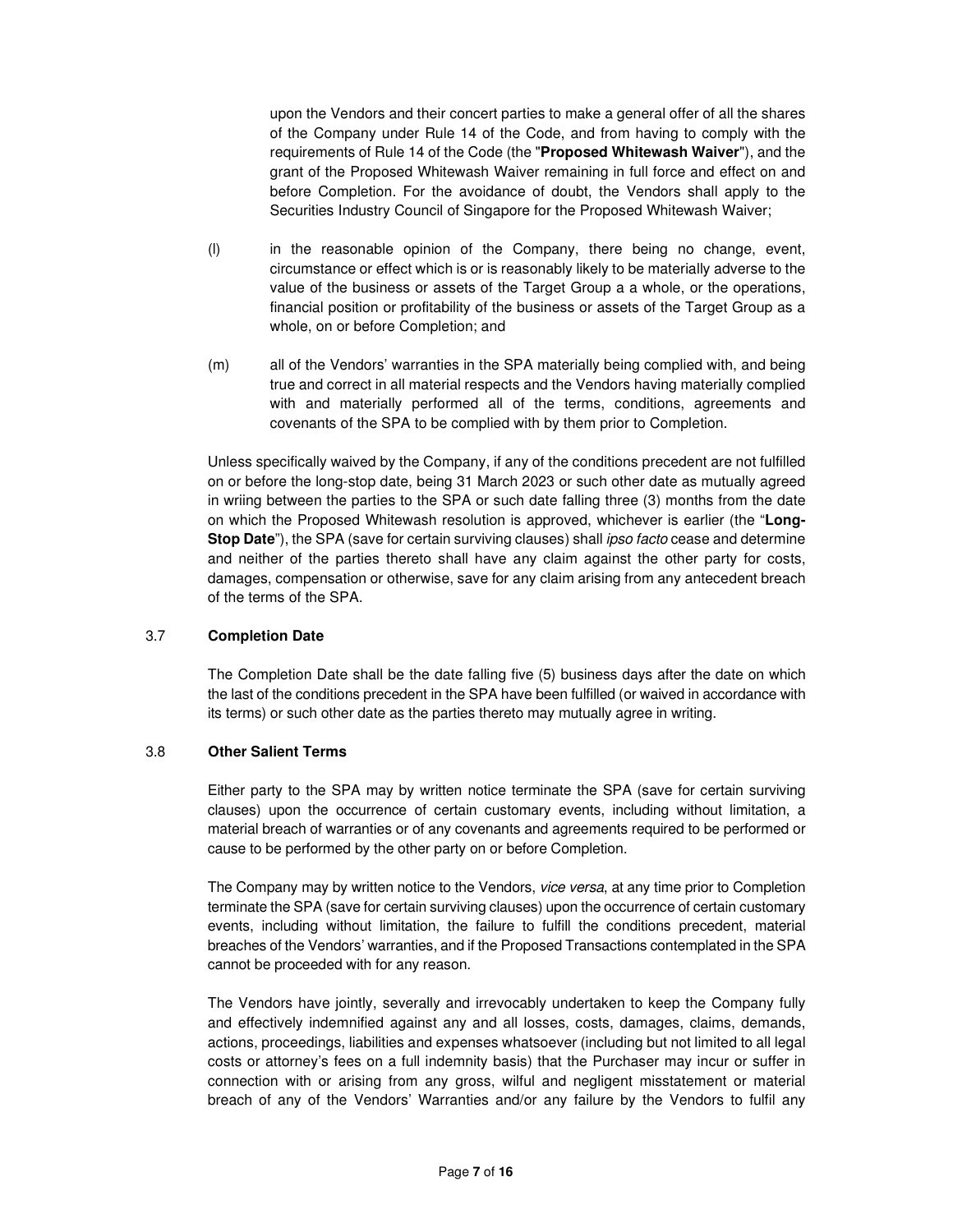agreement, covenant or condition under the SPA.

Likewise, the Company has irrevocably undertaken to keep the Vendors fully and effectively indemnified against any and all losses, costs, damages, claims, demands, actions, proceedings, liabilities and expenses whatsoever (including but not limited to all legal costs or attorney's fees on a full indemnity basis) that the Vendors may incur or suffer in connection with or arising from any gross, wilful and negligent misstatement or material breach of any of the Company's warranties and/or any failure by the Company to fulfil any agreement, covenant or condition under the SPA.

## **4. RATIONALE FOR THE PROPOSED ACQUISITION**

To enhance shareholder value, the Company has been seeking an appropriate business to be injected into the Group. The Company is of the view that the Proposed Acquisition will place the Company in a position to expand into new business areas and grow revenues, both of which will help enhance shareholder value.

#### **5. FINANCIAL INFORMATION ON THE TARGET GROUP**

Since the Target was incorporated on 9 September 2021, only the \*pro forma unaudited financial statements for the financial period from its date of incorporation on 9 September 2021 to 31 December 2021 is available.

Income Statement of the Target Group

| Net loss for the period | (100,000.00) |
|-------------------------|--------------|
| Loss before tax         | (100,000.00) |
| Service                 | 10,000.00    |
|                         |              |
| Rental                  | 20,000.00    |
| Salary                  | 70,000.00    |
| <b>Expenses</b>         |              |
| <b>Revenue</b>          | 0.00         |
|                         |              |
|                         | (S\$)        |
|                         | FP2021       |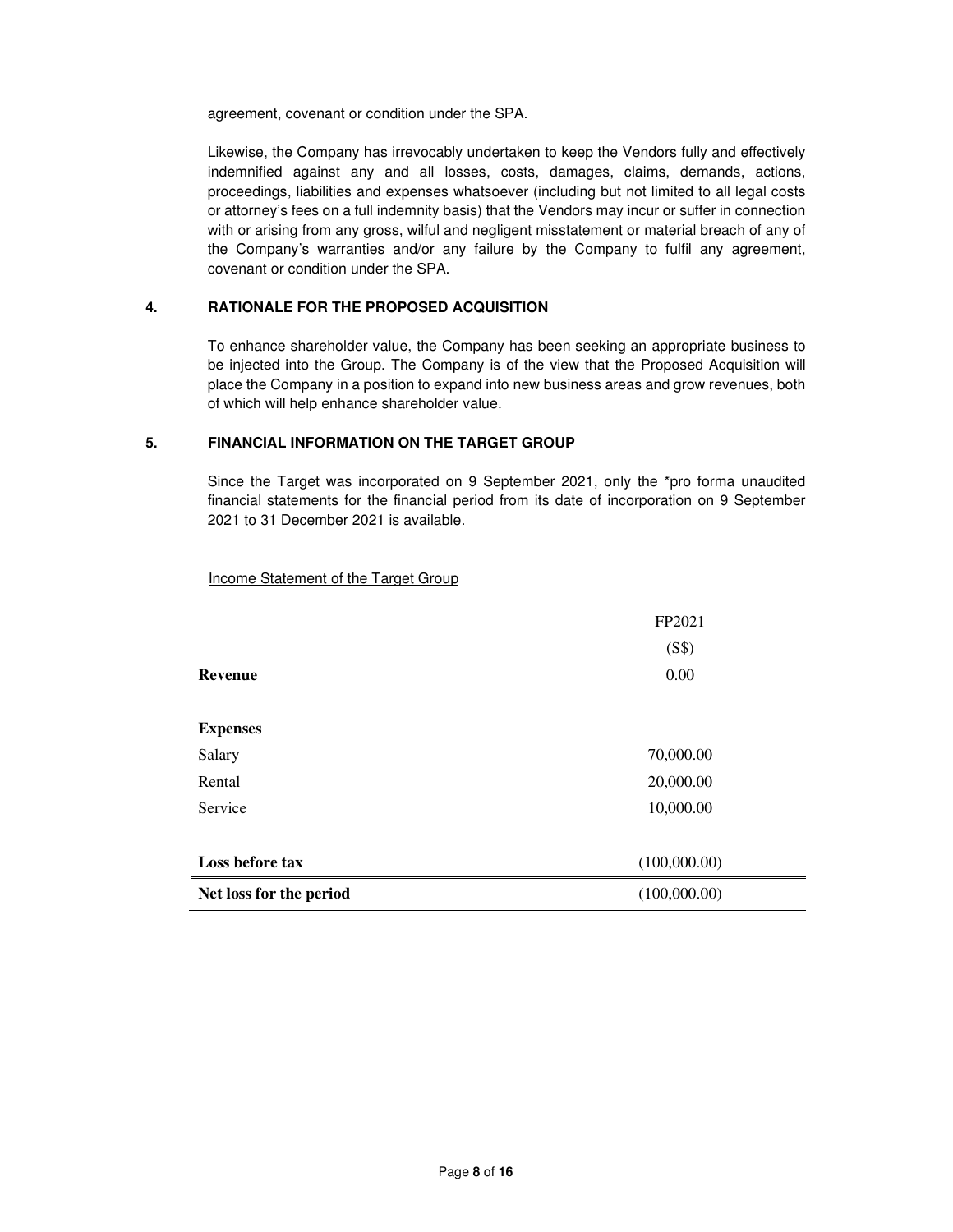## Balance Sheet Statement of the Target

|                                     | As at 31 December 2021 |
|-------------------------------------|------------------------|
|                                     | <b>S\$</b>             |
| <b>ASSETS</b>                       |                        |
| cash and cash equivalents           | 433,007.50             |
| Prepayment-Seeds Mebius             | 567,000.00             |
| Total current assets                | 1,000,007.50           |
|                                     |                        |
| <b>Total assets</b>                 | 1,000,007.50           |
|                                     |                        |
| <b>TOTAL EQITY AND LIABILITES</b>   |                        |
| Equity                              |                        |
| share capital                       | 1,000,007.50           |
| accumulated losses                  | (100,000.00)           |
| <b>Total equity</b>                 | 900,007.50             |
|                                     |                        |
| <b>Current Liabilities</b>          |                        |
| accrued operating expenses          | 100,000.00             |
|                                     |                        |
| <b>Total current liabilities</b>    | 100,000.00             |
|                                     |                        |
| <b>Total equity and liabilities</b> | 1,000,007.50           |

## **6. FINANCIAL EFFECTS OF THE PROPOSED TRANSACTIONS**

The financial effects of the Proposed Transactions on the Group have been computed based on the audited consolidated financial statements of the Group for the financial year ended 31 December 2020, and assumes the following:

- (a) the Proposed Share Issuance is undertaken based on the Issue Price for the Consideration Shares;
- (b) the Consideration derived from the Actual Valuation is S\$2,000,000,000 and no adjustments to the Consideration are made, and 5,714,285,714 Consideration Shares are issued (rounded down to the nearest whole number); and
- (c) no adjustments have been made to account for the different accounting standards of the Group and the Target Group.

The financial effects of the Proposed Transactions set out below are strictly for illustrative purposes only and do not purport to be indicative or a projection of the results and financial position of the Group after completion of the Proposed Transactions.

## 6.1 **Net Tangible Assets ("NTA")**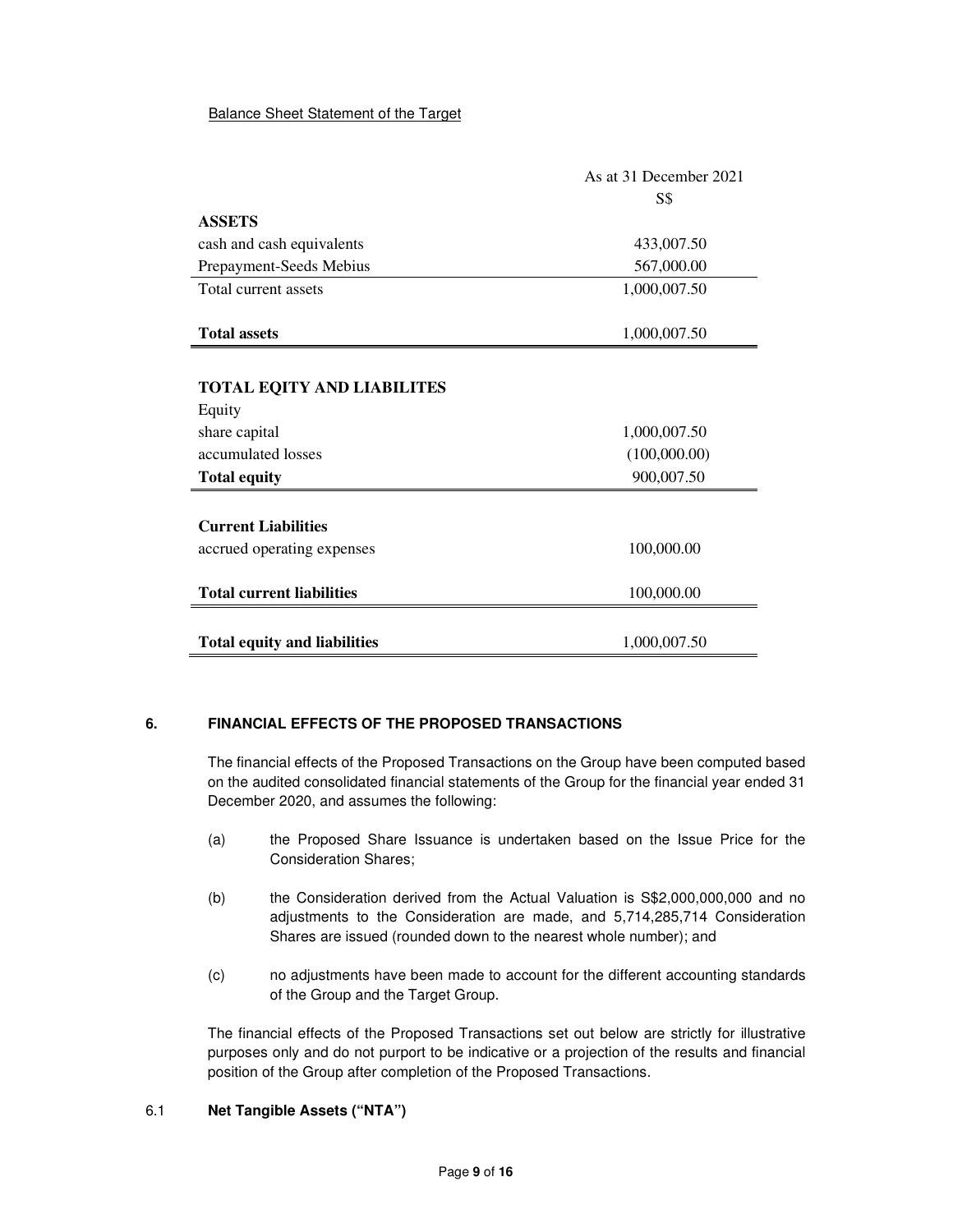The effects of the Proposed Transactions on the audited consolidated NTA per Share for the financial year of the Group ended 31 December 2020, assuming that the Proposed Transactions had been effected at the end of that financial year, are summarised below:

|                                                 | <b>Before Completion of the</b><br><b>Proposed Transactions</b> | After Completion of the<br><b>Proposed Transactions</b> |
|-------------------------------------------------|-----------------------------------------------------------------|---------------------------------------------------------|
| NTA of the Group (S\$'000)                      | 4.678                                                           | 5,578                                                   |
| Number of Shares (excluding<br>treasury Shares) | 177.072.685                                                     | [5,891,358,399]                                         |
| NTA per Share (S\$ cents)                       | 2.64                                                            | 0.09                                                    |

#### 6.2 **Earnings per Share ("EPS")**

The effects of the Proposed Transactions on the audited consolidated EPS of the Group for its financial year beginning on 1 January 2020, assuming that the Proposed Transactions had been effected at the beginning of that financial year, are summarised below:

|                                                                                | <b>Before Completion of the</b><br><b>Proposed Transactions</b> | After Completion of the<br><b>Proposed Transactions</b> |
|--------------------------------------------------------------------------------|-----------------------------------------------------------------|---------------------------------------------------------|
| Profit after tax attributable to<br>equity holders of the Company<br>(S\$'000) | (2,316)                                                         | (2, 416)                                                |
| Number of Shares                                                               | 177,072,685                                                     | 5,891,358,399                                           |
| Consolidated EPS (S\$ cents)                                                   | (1.31)                                                          | (0.04)                                                  |

#### 6.3 **Share Capital**

The effects of the Proposed Transactions on the share capital of the Group is as follows:

|                                                                                      | <b>Before Completion of the</b><br><b>Proposed Transactions</b> | <b>After Completion of the</b><br><b>Proposed Transactions</b> |
|--------------------------------------------------------------------------------------|-----------------------------------------------------------------|----------------------------------------------------------------|
| Number of issued and paid-up<br>Shares of the Company<br>(excluding treasury Shares) | 177,072,685                                                     | 5,891,358,399                                                  |
| Share capital at 31 December<br>2021 (S\$'000) (excluding<br>treasury Shares)        | 25.247                                                          | 2,025,247                                                      |

## **7. RELATIVE FIGURES COMPUTED ON THE BASES SET OUT IN RULE 1006 OF THE CATALIST RULES**

Based on the unaudited consolidated financial statements of the Group for the half year ended 30 June 2021 ("HY2021") and the unaudited consolidated financial statements of the Target for FP2021, the relative figures for the Proposed Acquisition computed on the bases set out in Rules 1006 (a) to (e) of the Catalist Rules are as follows: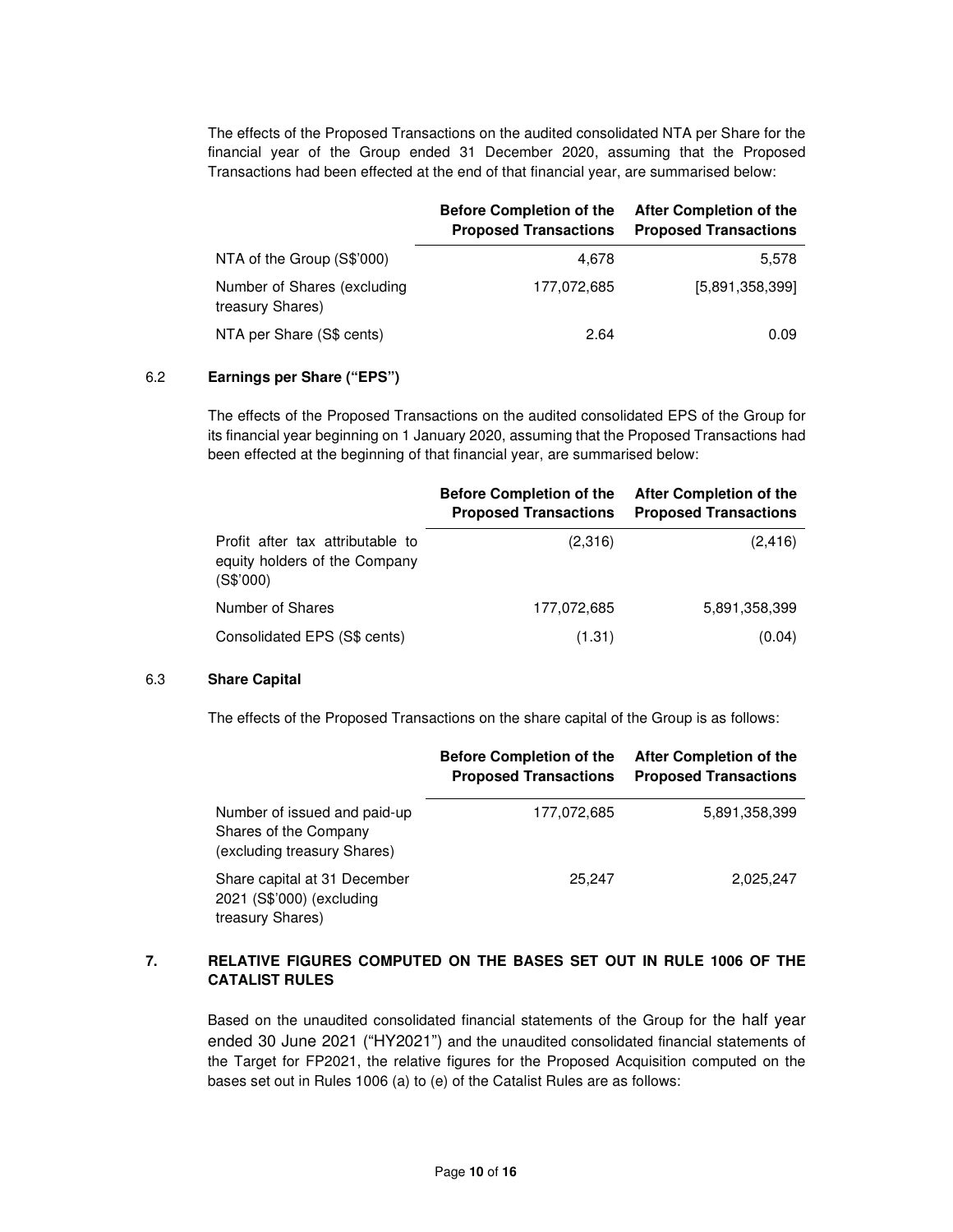| <b>Rule 1006</b> | <b>Bases of Calculation</b>                                                                                                                                                                                                                                                                                                 | <b>Relative Figures</b><br>$(\%)$ |
|------------------|-----------------------------------------------------------------------------------------------------------------------------------------------------------------------------------------------------------------------------------------------------------------------------------------------------------------------------|-----------------------------------|
| (a)              | The net asset value of the assets to be disposed of,<br>compared with the Group's net asset value. This basis<br>is not applicable to an acquisition of assets.                                                                                                                                                             | Not applicable (1)                |
| (b)              | The net profits attributable to the assets acquired or<br>disposed of, compared with the Group's net profits.                                                                                                                                                                                                               | $10^{(2)}$                        |
| (c)              | The aggregate value of the consideration given or<br>received, compared with the Company's market<br>capitalisation based on the total number of issued<br>Shares excluding treasury Shares.                                                                                                                                | 11,183(3)                         |
| (d)              | The number of equity securities issued by the Company<br>as consideration for an acquisition, compared with the<br>number of equity securities previously in issue.                                                                                                                                                         | 3,227(4)                          |
| (e)              | The aggregate volume or amount of proved and<br>probable reserves to be disposed of, compared with the<br>aggregate of the group's proved and probable reserves.<br>This basis is applicable to a disposal of mineral, oil or<br>gas assets by a mineral, oil and gas company, but not<br>to an acquisition of such assets. | Not applicable (5)                |

#### **Notes:**

- (1) This base is not applicable as the Proposed Acquisition constitutes an acquisition of assets.
- (2) The net loss of the Target Group for FP2021 amounted to approximately S\$100,000. The Group's net loss after tax for HY2021 amounted to S\$966,130.
- (3) The consideration payable is assumed to be S\$2,000,000,000. The Group's market capitalisation of approximately S\$17,884,341 is computed based on the number of issued Shares of 177,072,685 (excluding treasury Shares) and the volume weighted average price of S\$0.101 per Share for trades done on the Catalist Board of the SGX-ST on 28 January 2022, being the last full market day prior to the execution of the SPA on 31 January 2022.
- (4) Illustrated based on the figures of 5,714,285,714 Consideration Shares to be allotted and issued, and the Company's existing share capital of 177,072,685 Shares. Please refer to paragraph 3.2 of this Announcement on the bases and assumptions underlying the illustrative number of Consideration Shares.
- (5) This base is not applicable as the Company is not a mineral, oil or gas company.

As the relative figures under Rules 1006(b), (c) and (d) exceed 100%, and that the Proposed Acquisition will result in a change in control of the Company on completion of the Proposed Acquisition, the Proposed Acquisition constitutes a "reverse takeover" transaction pursuant to Rule 1015 of the Catalist Rules. Therefore, the Proposed Acquisition will be conditional upon, *inter alia*, the approval of the Shareholders at an EGM to be convened, and the approval of the SGX-ST (or such other relevant regulatory authority) being obtained.

## **8. CIRCULAR TO SHAREHOLDERS**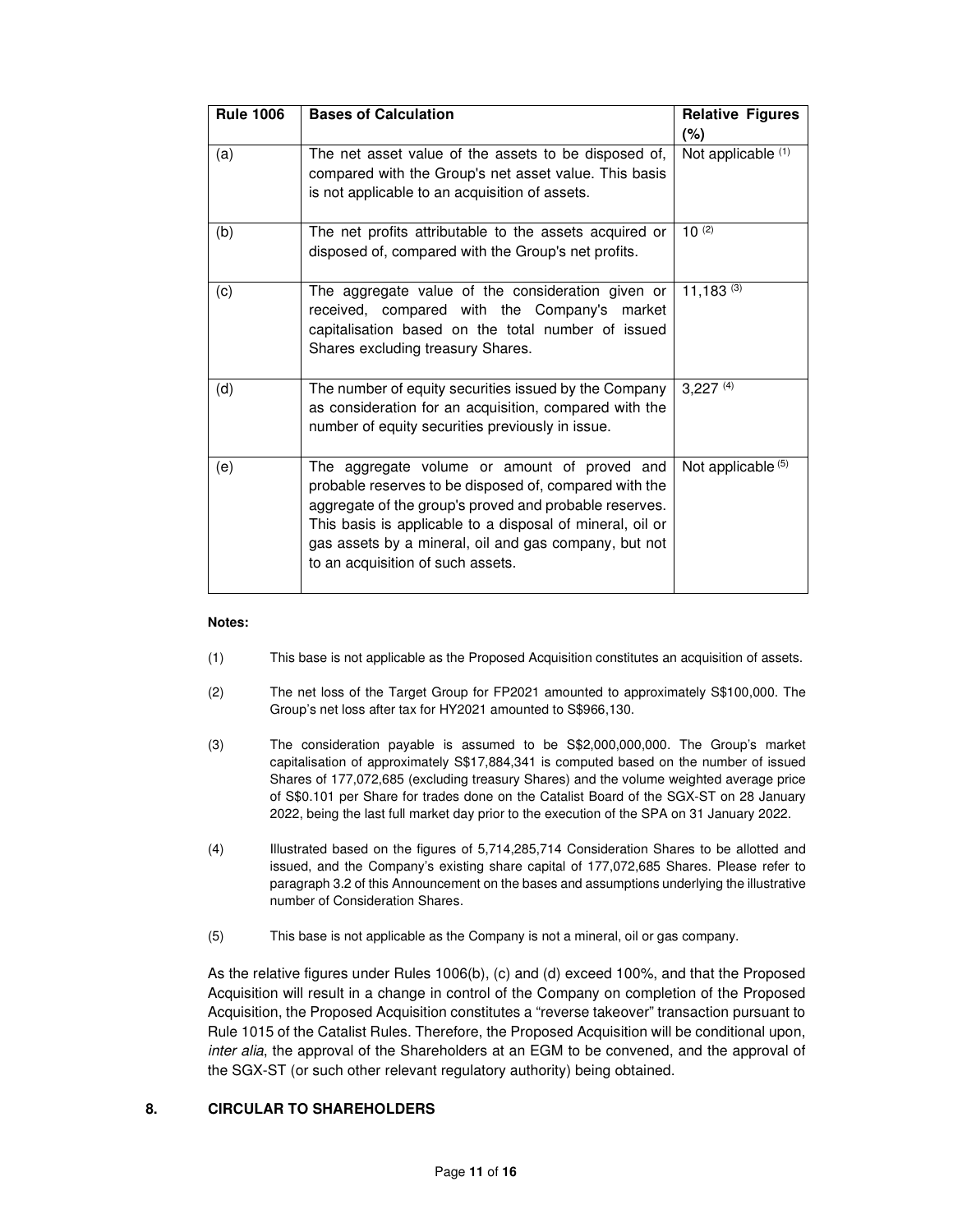The Company will be seeking specific approval of its Shareholders for the Proposed Transactions at an EGM. The circular containing, *inter alia*, further information on the Proposed Transactions and enclosing the notice of EGM therewith, will be dispatched to the Shareholders in due course.

## **9. THE PROPOSED WHITEWASH RESOLUTION AND INDEPENDENT FINANCIAL ADVISER**

Under Rule 14 of the Code, upon the completion of the Proposed Share Issuance, the Vendors and their concert parties are obliged to extend a general offer to the Shareholders for the remaining issued Shares not already owned, controlled or agreed to be acquired by them. To that end, the Vendors intend to seek the Proposed Whitewash Waiver from the Securities Industry Council of Singapore.

In connection with the Proposed Whitewash Waiver and the Proposed Whitewash Resolution, the Company will be appointing an independent financial adviser to advise its independent Shareholders on the Proposed Whitewash Resolution. The circular containing, *inter alia*, the conditions of the Proposed Whitewash Waiver (if so granted by the Securities Industry Council of Singapore) and the opinion and advice of the independent financial adviser will be circulated to the Shareholders in due course.

## **10. ADDITIONAL LISTING APPLICATION**

The Company will be submitting an application for the additional listing of and quotation for the Consideration Shares, the Exchange Shares (if applicable), and shares to be issued pursuant to the employee share option schemes and/or plans, on the Catalist Board of the SGX-ST. The Company will make the necessary announcement upon receipt of the approval in-principle for the listing and quotation of the same from the SGX-ST.

## **11. SHAREHOLDING STRUCTURE**

Assuming all of the illustrative numbers of 5,714,285,714 Consideration Shares are allotted and issued to the Vendors, the shareholding structure of the Company before and after Completion of the Proposed Transactions is set out as follows:

*[This Announcement continues on the next page]*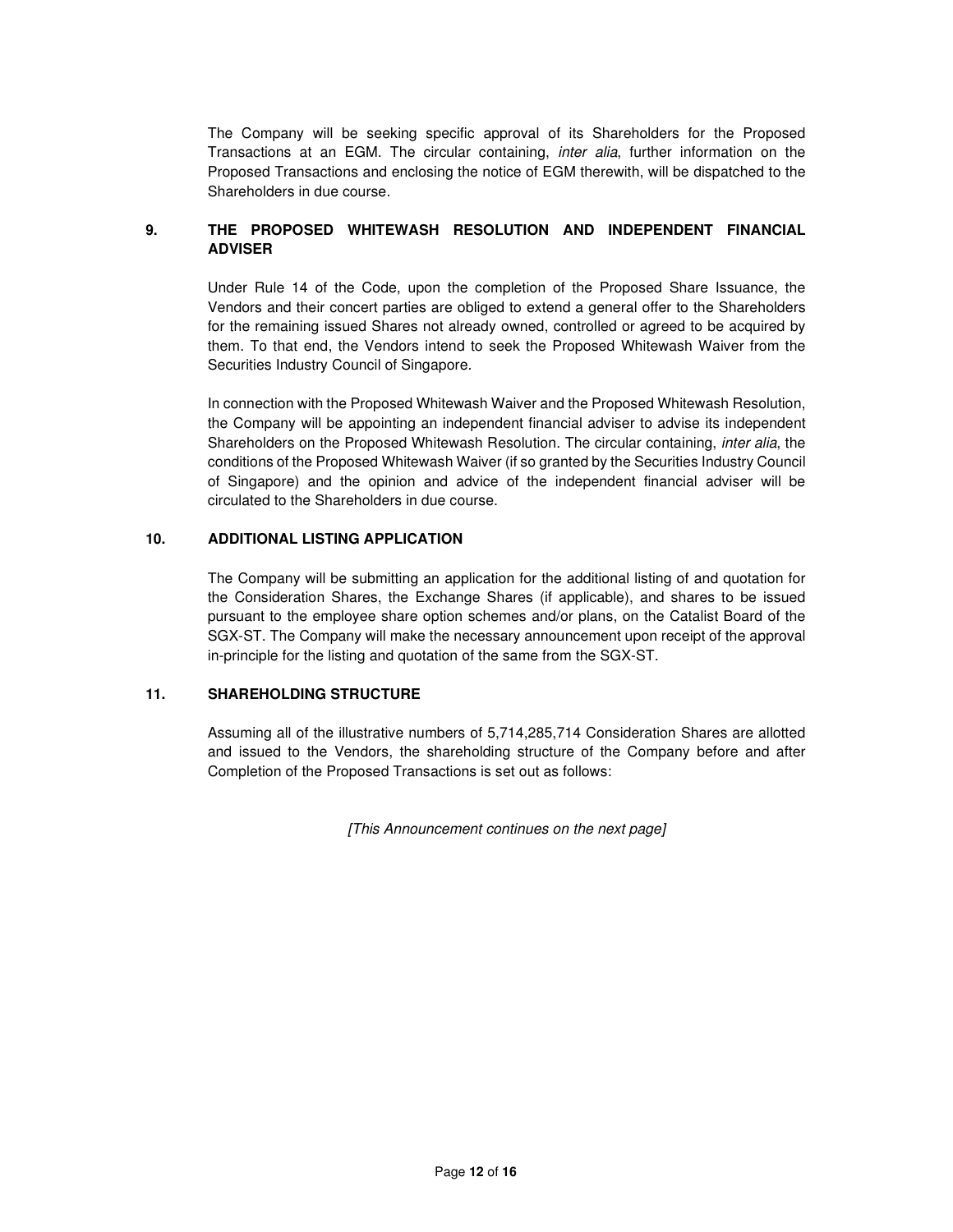|                                                               | <b>Direct Interest</b> |                | <b>Deemed Interest</b> |       | <b>Direct Interest</b>   |          | Deemed Interest |        |
|---------------------------------------------------------------|------------------------|----------------|------------------------|-------|--------------------------|----------|-----------------|--------|
|                                                               | No. of Shares          | $\%$           | No. of Shares          | $\%$  | No. of Shares            | $\%$     | No. of Shares   | $\%$   |
| <b>Directors</b>                                              |                        |                |                        |       |                          |          |                 |        |
| Li Anhua                                                      |                        | $\overline{a}$ |                        |       |                          |          |                 |        |
| Cheong Weixiong                                               | 2,599,700              | 1.47           |                        |       | 2,599,700                | 0.0441   |                 |        |
| Lee Jim Teck, Edward                                          |                        | $\overline{a}$ |                        |       | $\overline{\phantom{0}}$ |          |                 |        |
| Cheung Chi Kin, Ken                                           |                        |                |                        |       |                          |          |                 |        |
| <b>Substantial Shareholders</b><br>(other than the Directors) |                        |                |                        |       |                          |          |                 |        |
| Hajime Sumi <sup>(1)</sup>                                    |                        |                | 9,375,000              | 5.29  |                          |          | 9,375,000       | 0.1591 |
| Lee Hwayeon <sup>(2)</sup>                                    |                        |                | 9,375,000              | 5.29  |                          |          | 9,375,000       | 0.1591 |
| Midori Ichijo (3)                                             |                        |                | 16,875,000             | 9.53  |                          |          | 16,875,000      | 0.2864 |
| Yoshihide Makabe <sup>(4)</sup>                               |                        |                | 9,375,000              | 5.29  |                          |          | 9,375,000       | 0.1591 |
| Co-Prosperity Investment<br>(International) Limited           | 21,000,000             | 11.86          |                        |       | 21,000,000               | 0.3565   |                 |        |
| Widerlink Group Limited <sup>(5)</sup>                        |                        |                | 21,000,000             | 11.86 |                          |          | 21,000,000      | 0.3565 |
| Vendors and related persons                                   |                        |                |                        |       |                          |          |                 |        |
| BINEX Inc.                                                    |                        |                |                        |       | 4,178,254,795            | 70.9218r |                 |        |
| 3DOM Inc.                                                     |                        |                |                        |       | 522,281,850              | 8.8652   |                 |        |
| <b>Biomass Energy Corporation</b>                             |                        |                |                        |       | 261,140,925              | 4.4326   |                 |        |
| Mebius Inc.                                                   |                        |                |                        |       | 261,140,925              | 4.4326   |                 |        |
| Future Science Research Inc.                                  |                        |                |                        |       | 491,467,220              | 8.3422   |                 |        |

# **Before the completion of the Proposed Transactions**

 **After the completion of the Proposed Transactions**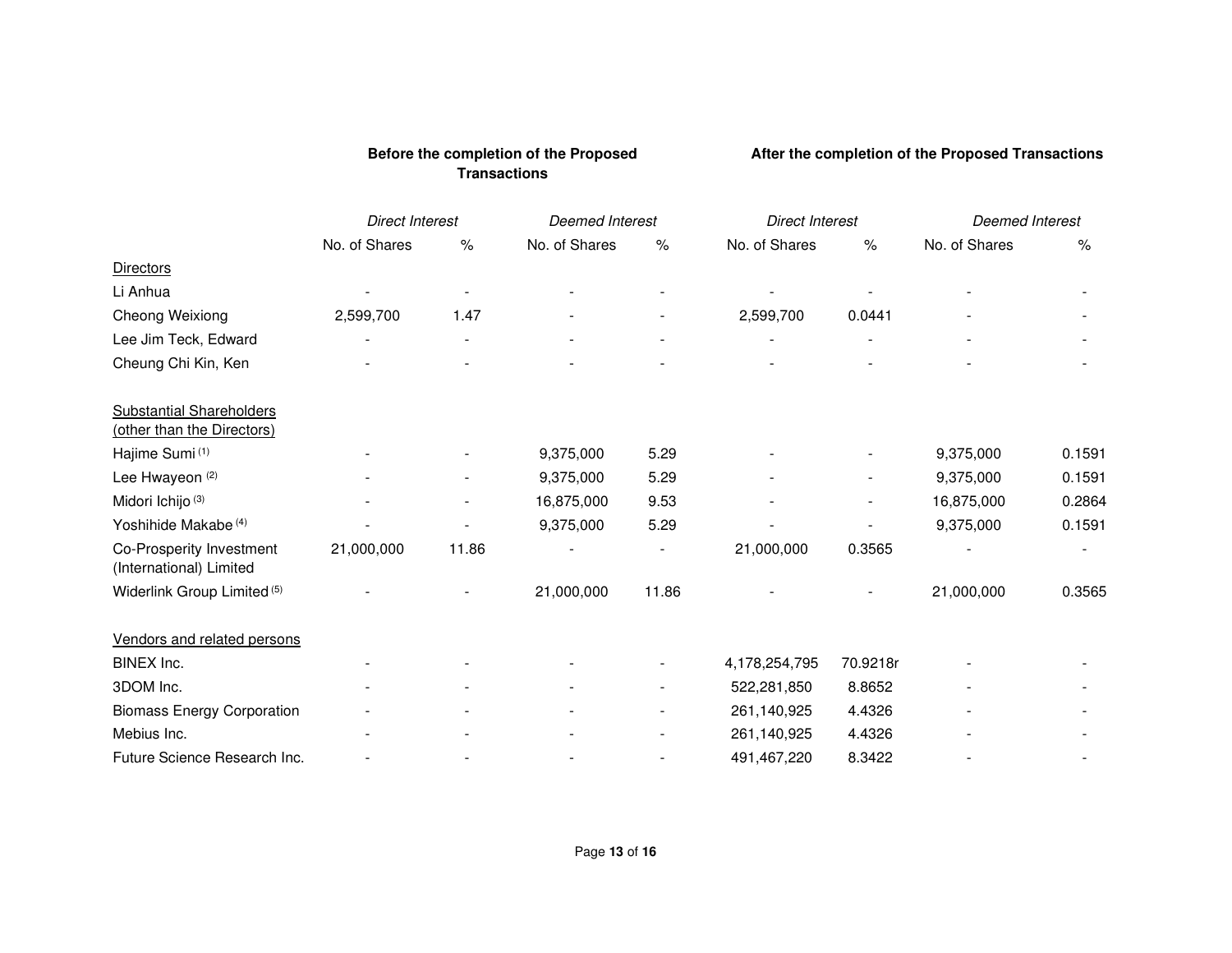| <b>Existing Public</b> |                                                                                                                           | 153,472,985 | 86.67                                                                                                                           | 153,472,985   | 2.6051 |  |  |
|------------------------|---------------------------------------------------------------------------------------------------------------------------|-------------|---------------------------------------------------------------------------------------------------------------------------------|---------------|--------|--|--|
| Total                  |                                                                                                                           | 177,072,685 | 100.0                                                                                                                           | 5,891,358,399 | 100.0  |  |  |
| Notes:                 |                                                                                                                           |             |                                                                                                                                 |               |        |  |  |
| (1)                    |                                                                                                                           |             | Hajime Sumi is deemed to be interested in the 9,375,000 Shares held under the name of his nominee, UOB Kay Hian Pte. Ltd.       |               |        |  |  |
| (2)                    | Lee Hwayeon is deemed to be interested in the 9,375,000 Shares held under the name of her nominee, UOB Kay Hian Pte. Ltd. |             |                                                                                                                                 |               |        |  |  |
| (3)                    |                                                                                                                           |             | Midori Ichijo is deemed to be interested in the 16,875,000 Shares held under the name of her nominee, UOB Kay Hian Pte. Ltd.    |               |        |  |  |
| (4)                    |                                                                                                                           |             | Yoshihide Makabe is deemed to be interested in the 16,875,000 Shares held under the name of his nominee. UOB Kay Hian Pte. Ltd. |               |        |  |  |
|                        |                                                                                                                           |             |                                                                                                                                 |               |        |  |  |

(5) Co-Prosperity Investment (International) Limited is a wholly-owned subsidiary of Widerlink Group Limited. By virtue of Section 4 of the Securities and Futures Act, Widerlink Group Limited is deemed to be interested in the 21,000,000 Shares held by Co-Prosperity Investment (International) Limited.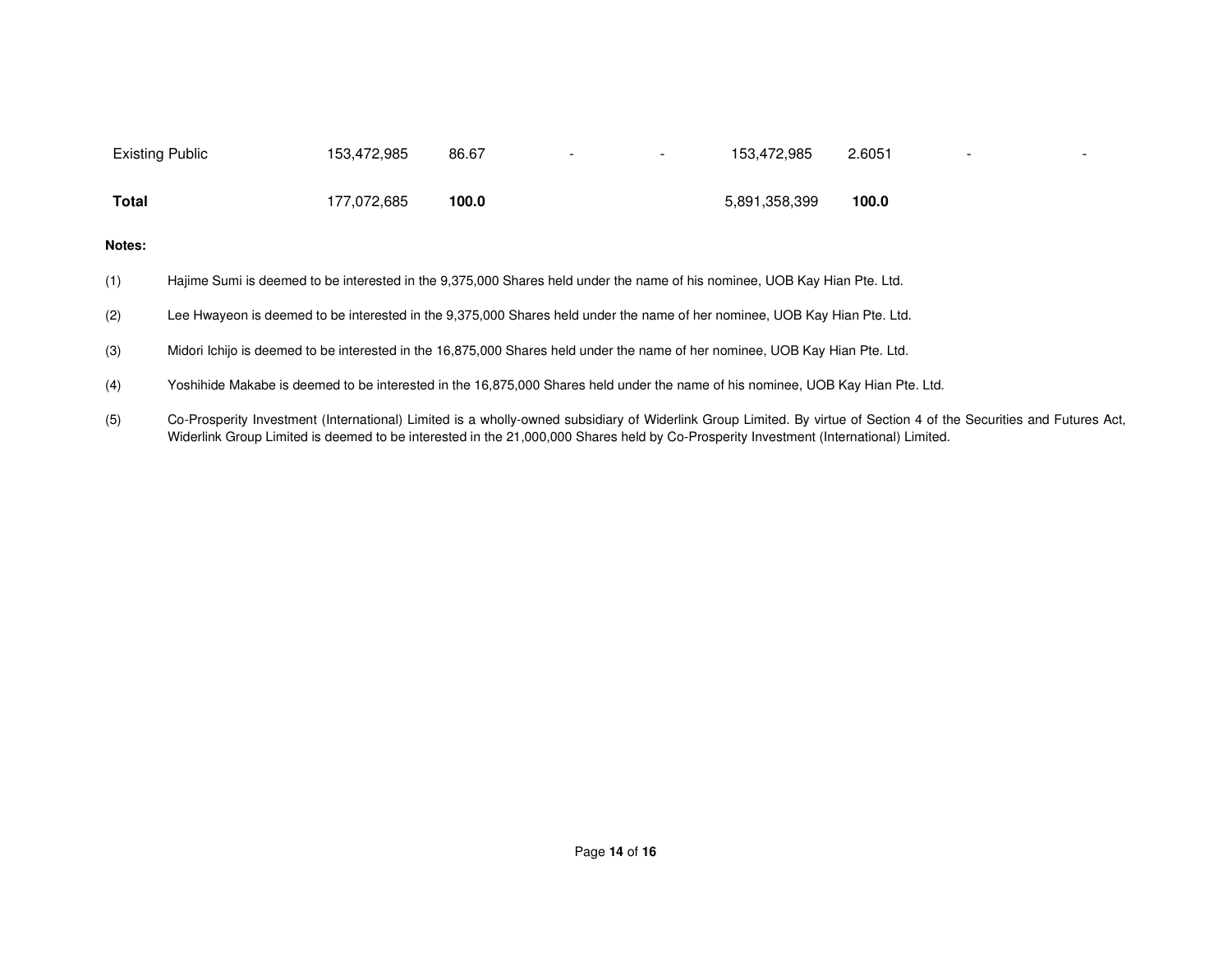## **12. SERVICE AGREEMENTS**

As at the date of this Announcement, the Company has not entered into any service agreement with any person proposed to be appointed as director in connection with the Proposed Acquisition. The Company however wishes to highlight its obligation to appoint individuals nominated by the Vendors to the Board, pursuant to the conditions precedent set out in the SPA. Please refer to paragraph  $3.6(h)(v)$  of this Announcement for further details.

The details of any such appointments and service agreements, if any, will be set out in the circular to be despatched to Shareholders in respect of the EGM to be convened.

## **13. INTERESTS OF DIRECTORS AND CONTROLLING SHAREHOLDERS**

Save for their respective interests in the Shares of the Company (as the case may be) and as otherwise disclosed herein, none of the Directors, controlling Shareholders or their associates have any interest, direct or indirect, in the Proposed Acquisition and the Proposed Transactions under the SPA.

## **14. DIRECTORS' RESPONSIBILITY STATEMENT**

The Directors collectively and individually accept full responsibility for the accuracy of the information given in this Announcement and confirm after making all reasonable enquiries that, to the best of their knowledge and belief, this Announcement constitutes full and true disclosure of all material facts about the SPA, the Proposed Acquisition and the Group, and the Directors are not aware of any facts the omission of which would make any statement in this Announcement misleading.

Where information in this Announcement (including information relating to the Vendors and the Target) has been extracted from published or otherwise publicly available sources or obtained from a named source, the sole responsibility of the Directors has been to ensure that such information has been accurately and correctly extracted from those sources and/or reproduced in this Announcement in its proper form and context.

## **15. CAUTIONARY STATEMENT**

**Shareholders and potential investors are advised to exercise caution when trading in the shares of the Company as the Proposed Acquisition is subject to certain conditions. There is no assurance or certainty that the SPA will be completed, being subject to such conditions. In the event of any doubt as to the action they should take, Shareholders and potential investors should consult their stock brokers, bank managers, solicitors, or other professional advisers.** 

**The Company will make the necessary announcements as and when there are further material developments on the Proposed Transactions, in compliance with the Catalist Rules.** 

## **16. DOCUMENTS FOR INSPECTION**

A copy of the SPA is available for inspection during normal business hours at the Company's registered office at 16 Kallang Place, #01-16, Singapore 339156, for a period of three (3) months commencing from the date of this Announcement.